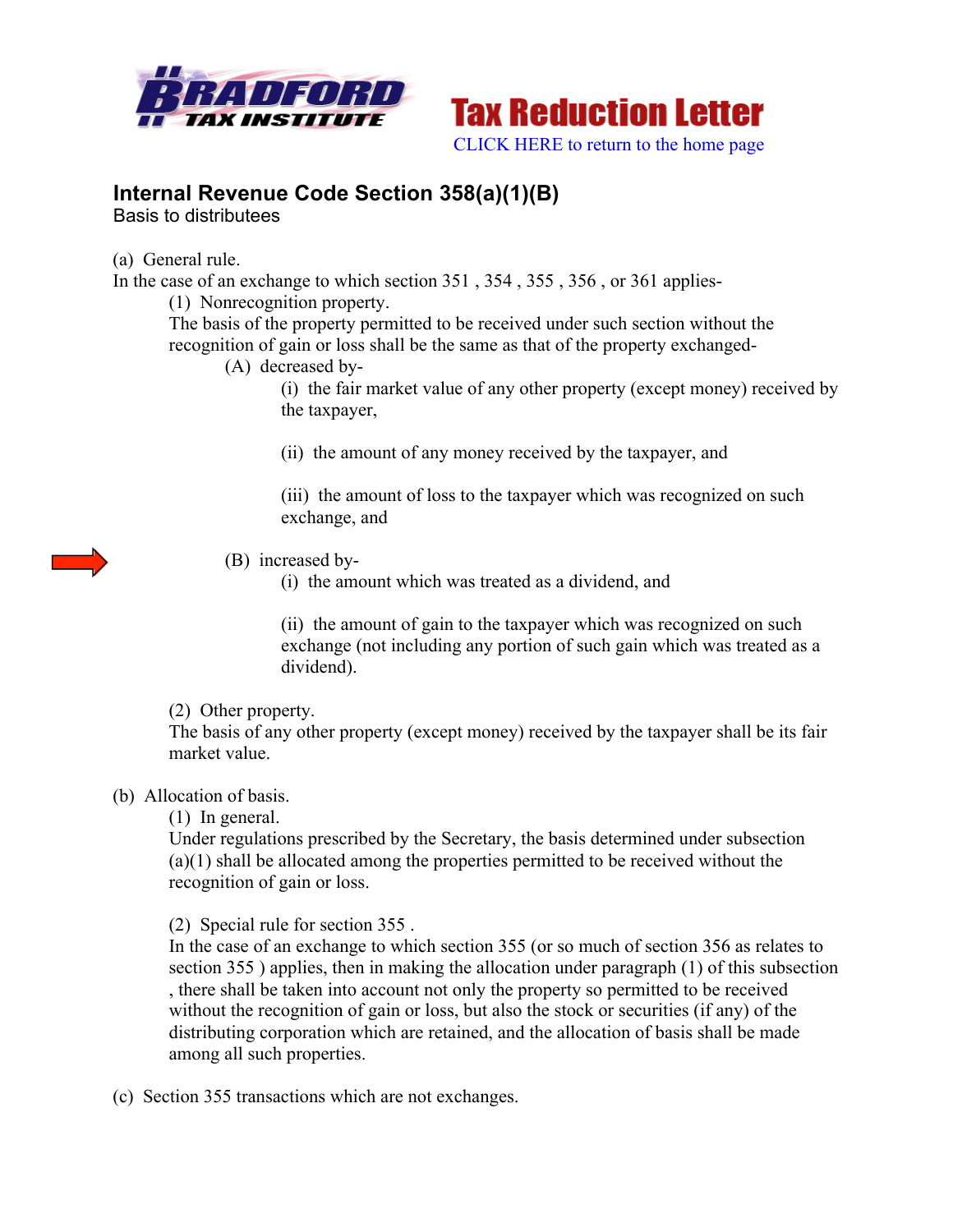For purposes of this section , a distribution to which section 355 (or so much of section 356 as relates to section 355 ) applies shall be treated as an exchange, and for such purposes the stock and securities of the distributing corporation which are retained shall be treated as surrendered, and received back, in the exchange.

(d) Assumption of liability.

(1) In general.

Where, as part of the consideration to the taxpayer, another party to the exchange assumed a liability of the taxpayer, such assumption shall, for purposes of this section , be treated as money received by the taxpayer on the exchange.

(2) Exception. Paragraph (1) shall not apply to the amount of any liability excluded under section  $357(c)(3)$ .

(e) Exception.

This section shall not apply to property acquired by a corporation by the exchange of its stock or securities (or the stock or securities of a corporation which is in control of the acquiring corporation) as consideration in whole or in part for the transfer of the property to it.

(f) Definition of nonrecognition property in case of section 361 exchange.

For purposes of this section , the property permitted to be received under section 361 without the recognition of gain or loss shall be treated as consisting only of stock or securities in another corporation a party to the reorganization.

(g) Adjustments in intragroup transactions involving section 355 .

In the case of a distribution to which section 355 (or so much of section 356 as relates to section 355 ) applies and which involves the distribution of stock from 1 member of an affiliated group (as defined in section 1504(a) without regard to subsection (b) thereof) to another member of such group, the Secretary may, notwithstanding any other provision of this section , provide adjustments to the adjusted basis of any stock which-

(1) is in a corporation which is a member of such group, and

(2) is held by another member of such group,

to appropriately reflect the proper treatment of such distribution.

(h) Special rules for assumption of liabilities to which subsection (d) does not apply.

(1) In general.

If, after application of the other provisions of this section to an exchange or series of exchanges, the basis of property to which subsection (a)(1) applies exceeds the fair market value of such property, then such basis shall be reduced (but not below such fair market value) by the amount (determined as of the date of the exchange) of any liability-

(A) which is assumed by another person as part of the exchange, and

(B) with respect to which subsection (d)(1) does not apply to the assumption.

(2) Exceptions.

Except as provided by the Secretary, paragraph (1) shall not apply to any liability if-